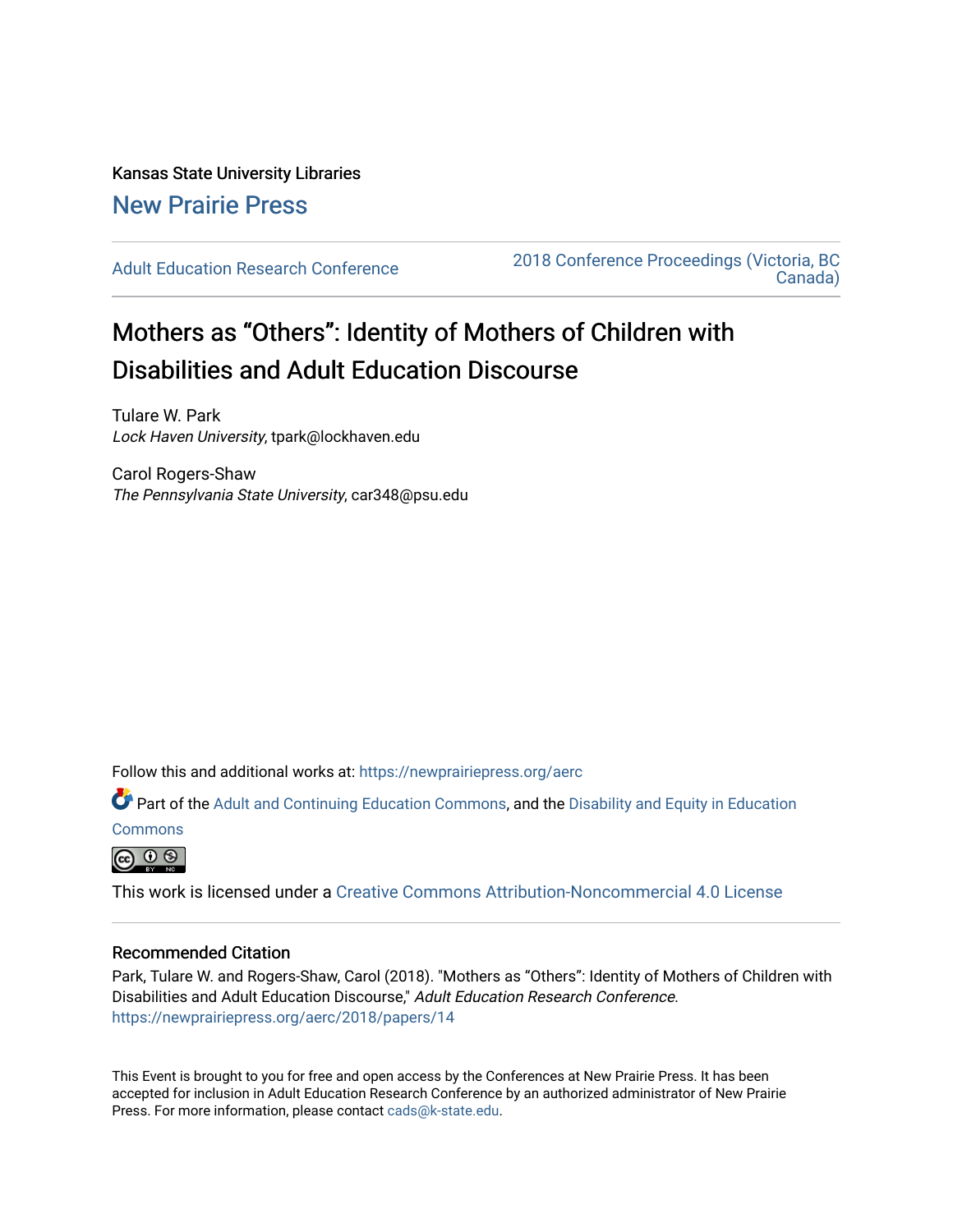# **"Others": Identity of Mothers of Children with Disabilities and Adult Education Discourse**

Tulare Park Lock Haven University

Carol Rogers-Shaw Pennsylvania State University

**Abstract:** This literature review explores the experiences and identity development of mothers of children with disabilities within the discourse of adult education, disability studies, informal education, and identity development.

**Keywords:** disability, identity, adult education discourse, informal education

## **Introduction**

Discovering how mothers of children with disabilities socially construct a parental identity through interaction with family, school, and community can lead to an understanding of the ways that lifelong learning can foster positive identity construction.

#### **Disability in Adult Education Discourse**

Brookfield's (1985) critical definition of adult education is that it "assist[s] adults in their quest for a sense of control in their own lives, within their interpersonal relationships, and with regard to the social forms and structures within which they live" (p. 46). Mothers of children with disabilities may feel a lack of control as their parenting faces challenges and constraints within school, medical, and community settings due to the disabilities of their children; therefore, addressing these relationships, social forms and structures is an appropriate topic for adult education. Societal definitions of the good mother or the bad mother are not truths, and these descriptors can be changed through collective enterprise. If "[d]eveloping in adults a sense of their personal power and self-worth is seen as a fundamental underpinning … of adult education" (Brookfield, 1985, p. 47), then the lives of mothers of children with disabilities should be considered worthy of discourse, yet adult education academic journals reveal a lack of attention to parenting and disability.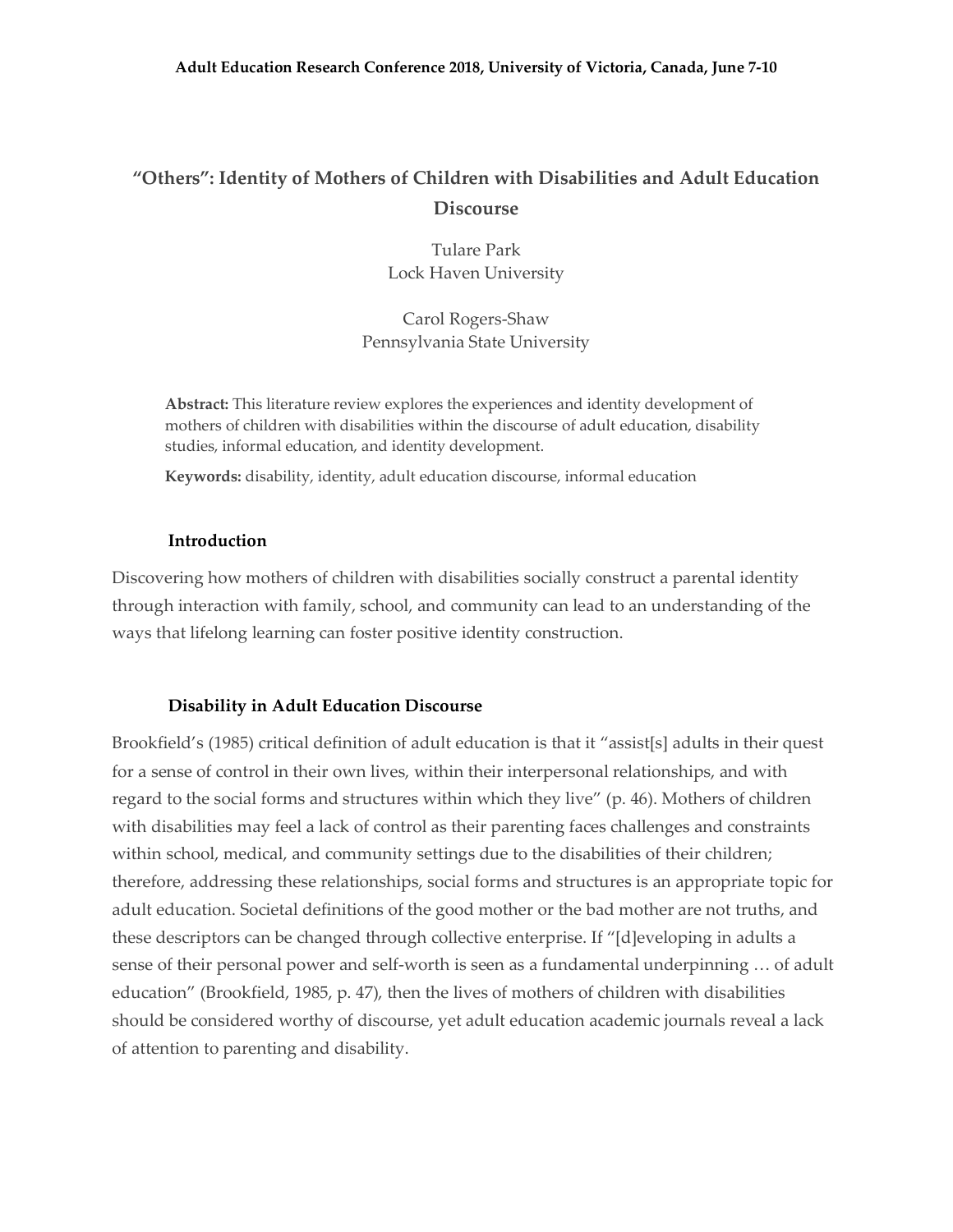Rocco (2011) highlighted the paucity of adult education articles on disability beginning in 1960, reflecting the historical focus on the medical viewpoint of disability. Articles on diagnosis and training illustrate this perspective. She suggested moving the discussion of disability in adult education "from a medical or economic concern to a social justice concern" (p. 1-2). Still, it seems as though this suggestion has not been acknowledged.

A current review of adult education journals revealed few articles on disability, with only one directed toward parents of children with disabilities. Adult education research related to parenting revealed articles on parental cultural capital, education and health training, financial literacy, immigrant parent participation in their children's education, depictions of the ideal parent in the media, and mothers in multiple academic, work, and family roles. However, little attention was given to parents of children with disabilities.

Currently missing from adult education discourse are articles that critically examine the practices and policies of educational, medical, and social communities as seen through the eyes of mothers of children with disabilities. New research in this area will allow exploration of the structures of power and privilege that affect the identity development of these mothers. Creating counter-narratives through research would aim "not simply to understand the contradictions and oppressions within particular groupings, but … to promote empowerment" (Goodley, 2003, para. 11), while highlighting the fallacy of the myth of the good mother. Clark (2006) argued for interdisciplinary research that connects adult education and disability studies as "an enticing lattice for the examination of issues that produce discomfort of the deviant and differently other as well as those views that simultaneously malign and positionalize disabled people to the outside of normal" (p. 318).

#### **Disability Studies Discourse**

Goffman (1963) defined stigma as "an attribute that is deeply discrediting" because the individual is tainted in some way (p. 3). Goffman acknowledged three types of stigma including physical deformities, character flaws, and identity group stigma. The term normal is applied to individuals without a stigma. Connected to identity group stigma is courtesy stigma, described by Green (2003) as "a complex and often subtle phenomenon [where] ... family members experience different degrees of stigmatization" (p. 1362). Green described her experiences as the mother of a child with a disability who encountered a span of reactions from kindness to cruelty, from ignorance to understanding. She has conducted several studies using her insider status to investigate the effects of stigma experienced by family members of children with disabilities (2003), both the positives and the difficulties experienced by caregivers of children with disabilities (2007), and the value of sharing narratives of mothering experiences for women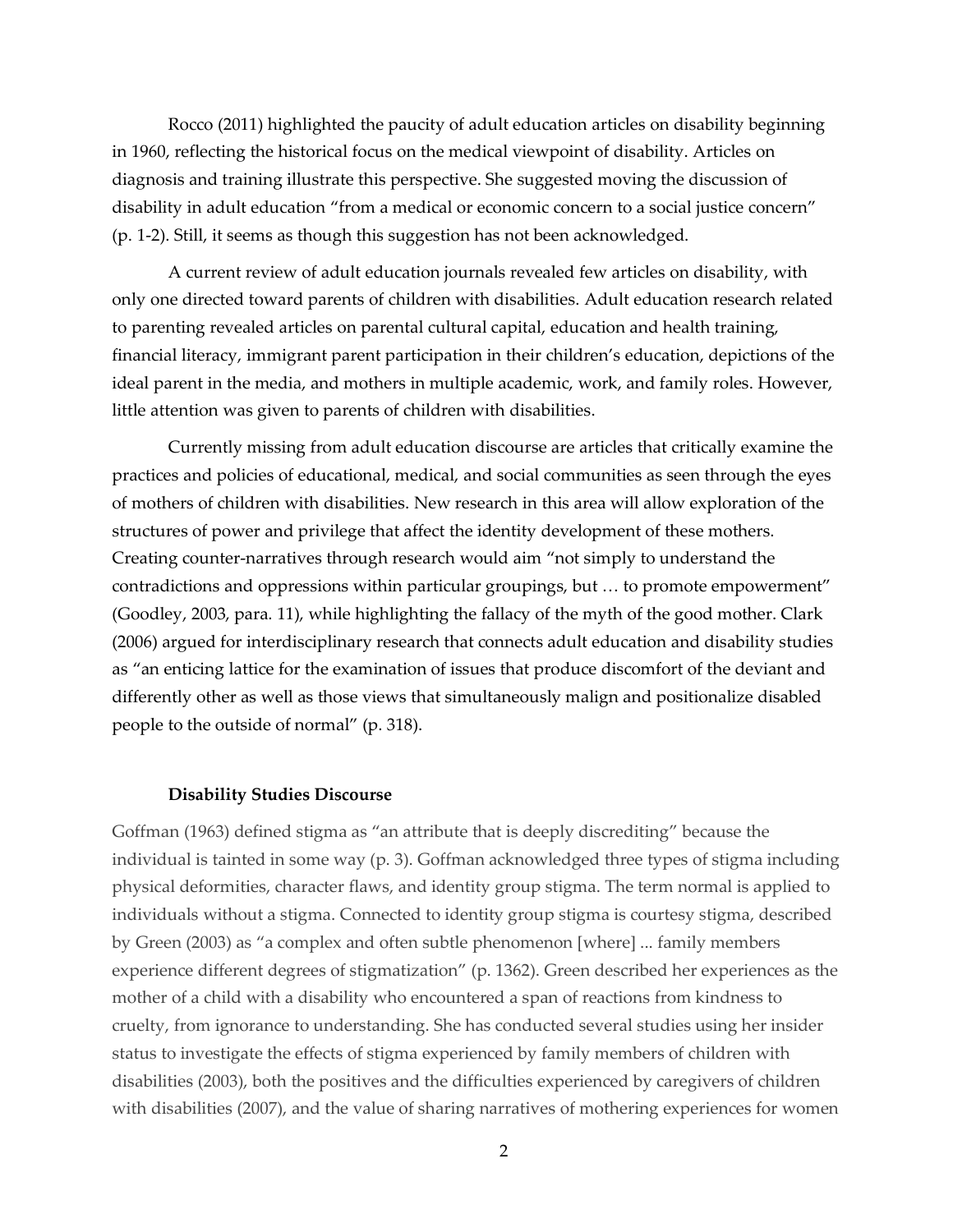whose children have disabilities. The importance of the community is clear as families of children with disabilities must deal with courtesy stigma.

Within the field of disability studies, there are certainly limitations of the social and civil rights models, because they appear to fall short of capturing the entire picture. These perspectives do not allow for full understanding of the complexity that happens in educational settings or social spaces; they seem to miss the intersectional nature of human lived experience. More recently, the field of disability studies has found critical social theory to be an important influence and has made a turn toward a more critical study of disability in our society (Goodley, 2017). McDermott and Varenne (1995) argued that "[d]isabilities are less the property of persons than they are moments in a cultural focus" (p. 324); the social model of disability supports the notion that culture has the power to disable individuals through socially constructed obstacles and established norms.

This is consistent with Goodley's postulation that "disability is a social, relational, political and cultural entity that is lived through as a very personal experience though shaped by some very public encounters" (Goodley, 2017, p. xi). He explicitly injects the relational and political components of disability into the previously discussed social model. Meekosha and Shuttleworth (2009) pointed out that the emerging focus on critical disability studies has been heavily informed by "intersectionality", "critical race theory", and "feminism", because it has made apparent the issue of power (p. 62). It seems that when power dynamics are unequal, people with disabilities may have to negotiate not only the inequitable relationship, but also have an additional barrier placed in their path. Providing mothers of children with disabilities, through their counter-narratives, the opportunity to resist "what they cannot ignore [and] also reveal the hegemony of all the institutions that originally constructed their problems" will add to the discourse on disability and culture (McDermott & Varenne, 1995, p. 345).

#### **Informal Education**

Mothers' experiences with informal education activities may provide insight into effective supports for more positive identity development. For example, in her work with a support group for parents of children with autism, De Wolfe (2014) described the communicative activities of these parents as educational. She explained how the way that they talk about their children and their own parenting experiences with family members, educational and medical professionals, and community members is indicative of informal education; parents were constantly engaging in the "process of educating others … in order to seek support, locate resources, ask for help, fight for their children's rights, teach others who had never had such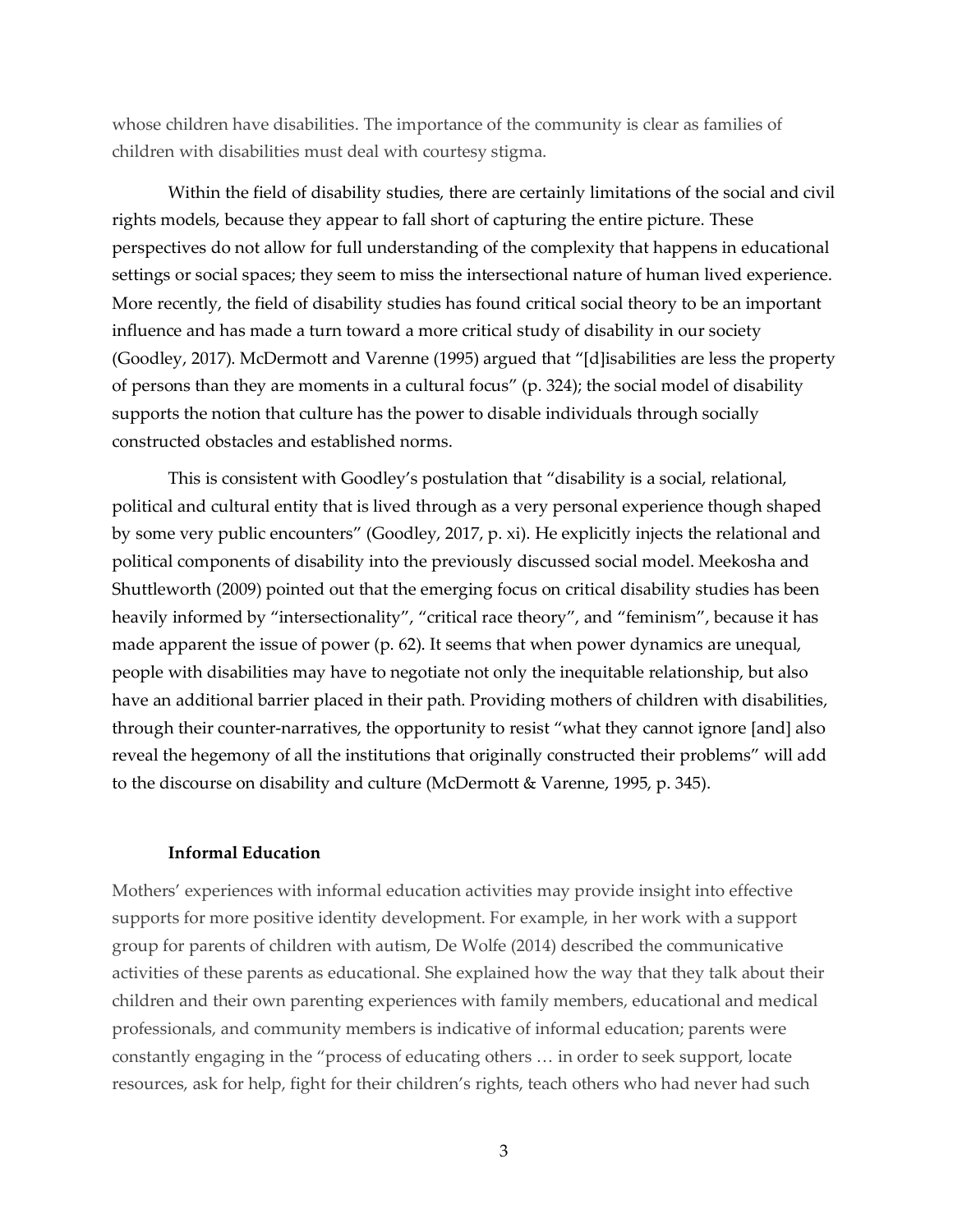experience, or relate to those who had" (p. 137). Support group meetings offered parents the opportunity to learn from each other, group outings provided parents with a chance to educate members of the public about autism, and their activism and published narratives shared on social media expanded educational opportunities. Through their informal learning, "parents practice activities of education and communication, they come to live the life of educative, communicative autism warriors" (De Wolfe, 2014, p. 160).

Shilling, Bailey, Logan, and Morris (2014) suggested that potential benefits of informal learning activities such as peer support networks are reciprocal; they are realized by parents providing support, as well as those receiving it. This indicates that peer support networks are an effective means of fostering positive identity construction in the social realm for mothers of children with disabilities. Similar benefits may be possible within the educational realm; Bal (2017) advocated for implementation of "parent/staff dyads" as a way to foster more positive collaboration and connection between schools and parents, and to give credence to the expertise of the parent within the educational system (p. 22). In addition to peer support networks, interventions such as this aid in development of socially just counter-narratives of mothering children with disabilities.

#### **Identity Development**

The identity development of mothers of children with disabilities reflects Mead's (1929/2013) claim that the social group defines the individual. "By taking the attitudes of other individuals toward himself within a social environment or context of experience and behavior" identity is developed (Mead, 1929/2013, p. 163). He highlighted the importance of communication where our thoughts and actions during discourse contribute to who we are.

In their review of critical disability theory, Procknow, Rocco, and Munn (2017) argued that while individuals with disabilities "do not have singular, unitary identities" (p. 365), they are still primarily viewed through the prism of their impairment; the parenting of mothers of children with disabilities is viewed through a similar lens. Although "one identity dominates an experience and at other times multiple intersecting identities influence an experience" (Procknow et al., 2017, p. 366), and mothers of children with disabilities may identify with different races, classes, sexuality, ethnicity, religion for example, the connection to disability is often the significant factor used to view them as mothers. Disability is a dominant descriptor for these mothers, not personally, but through group identity.

Freud's (1917) work on self-reproach and self-reviling, feelings experienced by both children with disabilities and their families when the stigma of the disability leads to an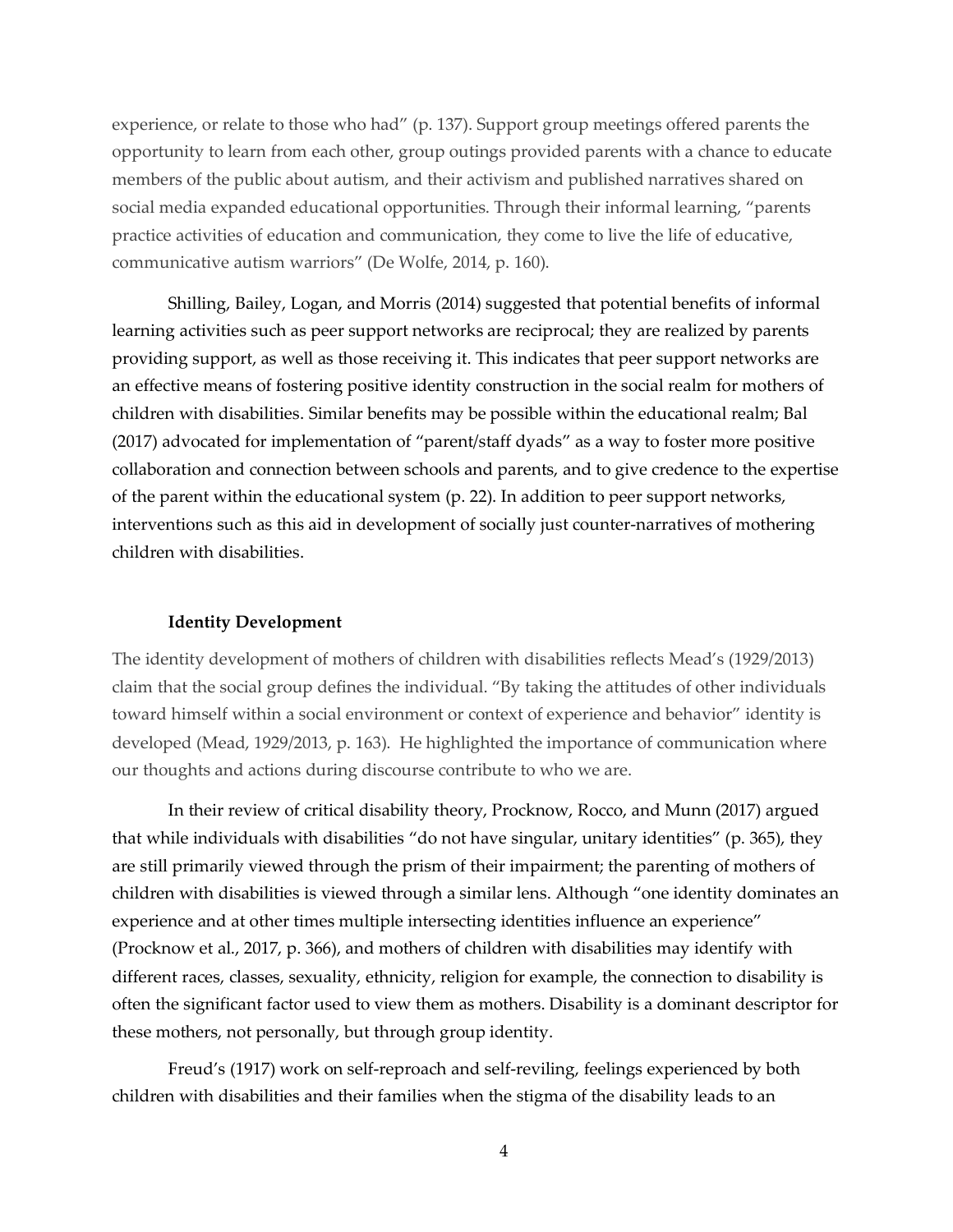internalization of the negative reactions of others who view the disabled body as deficient, provides an area for considering the relationships between disability and identity. The connection between disability and grief/grievance has been explored by practitioners in psychology and disability studies scholars. Bartram (2013) discussed the importance of psychotherapy for dealing with disability, as the loss felt when disability occurs is complicated by self-accusations, Freud's notion of self-reviling, particularly for those who acquire disability and for the parents of children with disabilities; they must deal with the loss of "the anticipated and imagined well baby" (Bartram, 2013, p. 170) and experience chronic sorrow; therefore, these parents must contend with melancholia. Their reactions to their child involve Freud's elements of melancholia such as low self-esteem and self-hatred. Parents direct their hatred towards themselves so as not to exhibit "'bad' thoughts about their disabled children" (Bartram, 2013, p. 173), and individuals who become disabled through an accident may see their new limitations as a moral failing rather than just a physical one and become melancholic, blaming themselves for their condition (Bartram, 2013, p. 172). Other researchers have also examined parental grief, loss, and disability.

In 2011, Goodley argued against the pathologizing of disabled individuals in psychoanalysis that "reduce[s] the problems of exclusion, marginalization and oppression … to the level of the individual person and their damaged psyche" (p. 716). He explained how the reactions of non-disabled individuals to persons with disabilities (PWD), from altruism to rejection, present a situation similar to the self recognizing the good mother and the bad mother as the PWD experience "the tendencies of disabling and ableist cultures to split the disabled subject" (Goodley, 2011, p. 722). Goodley saw the social psychoanalytic ideas as a way to understand the conflicts within both disabled and non-disabled individuals that stem from societal and cultural interactions (2011).

Watermeyer and McKenzie (2014) argued that frequently research on psychoanalysis and parenting a child with a disability focuses on a pathologized view of disability centered on parental grief or a social model of disability directed toward the societal context that creates inequality, "stances [that] are located at opposing ends of the individual-social continuum, and are, in [their] experience, often applied in clinical practice as if mutually exclusive" (p. 406). They introduced a more nuanced position that "attempt[ed] to develop a unified position to support parents in forming psychologically healthy relationships with their children, while remaining cognizant of a broader social context characterised by ongoing discrimination" (Watermeyer & McKenzie, 2014, p. 406). Despite the varied viewpoints on the nature of disability and the disagreements on whether the focus should be exclusively on the socially constructed barriers to equality, or whether attention to an individual's impairment should be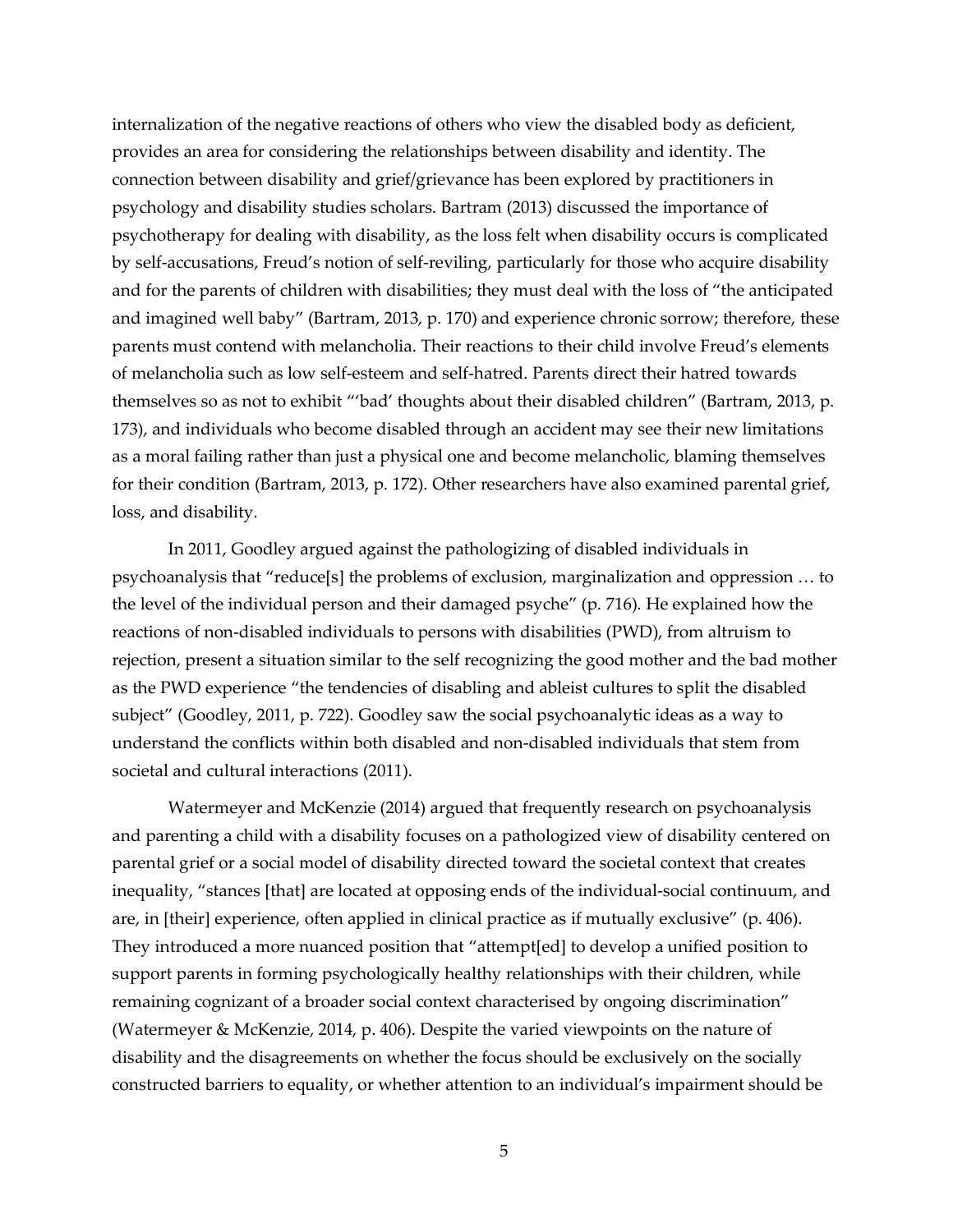part of the approach, "social exclusion and deprivation have a psychological face, for disabled and nondisabled people alike. We need to understand the ways in which ongoing assaults on identity limit the imagining of a different social organization" (Watermeyer, 2017, p. 146). The connections between the body and the psyche must be considered.

The difficulty for all parents, but particularly parents of children with disabilities, is the guilt they feel when acknowledging their negative feelings toward their child when dealing with the challenges of parenting. Watermeyer and McKenzie (2014) proposed an integrated view of disability that sees both the effects of individual impairments and the results of societal obstacles. Goodley & Runswick-Cole (2011) also described the magnifying glass under which mothers feel scrutinized by professionals with whom they must interact, which likely has an impact on identity development. "The prolonged interaction with services beyond the early years of a child's life means that for families of disabled children the scrutiny of the mother– child dyad goes well beyond the early years" (Goodley & Runswick-Cole, 2011, p. 82). The development of the mother's identity is tied to disability.

### **Conclusion**

This review fills a gap in the literature on parenting and disability in adult education as it investigates the experiences and identity development of mothers who are not themselves disabled, but who are intimately affected by disability. The literature considers the impact of stigma on the identities of mothers of children with disabilities, the practices and policies of school and community as seen through the eyes of mothers of children with disabilities, and how the structure of power and privilege affect the identity development of these mothers. It is clear that areas of opportunity exist for enhancement and improvement of informal adult education practice around communication between and among parents, schools, communities, and families. However, it is crucial that practice and future research consider the intersections between adult education and critical disability studies perspectives.

#### **References**

Bal, A. (2017). System of disability. *Critical Education*, *8*(6), 1–20.

- Bartram, P. (2013). Melancholia, mourning, love: Transforming the melancholic response to disability through psychotherapy. *British Journal of Psychotherapy*, *29*(2), 168-181.
- Brookfield, S. (1985). A critical definition of adult education. *Adult Education Quarterly*, *36*(1), 44- 49.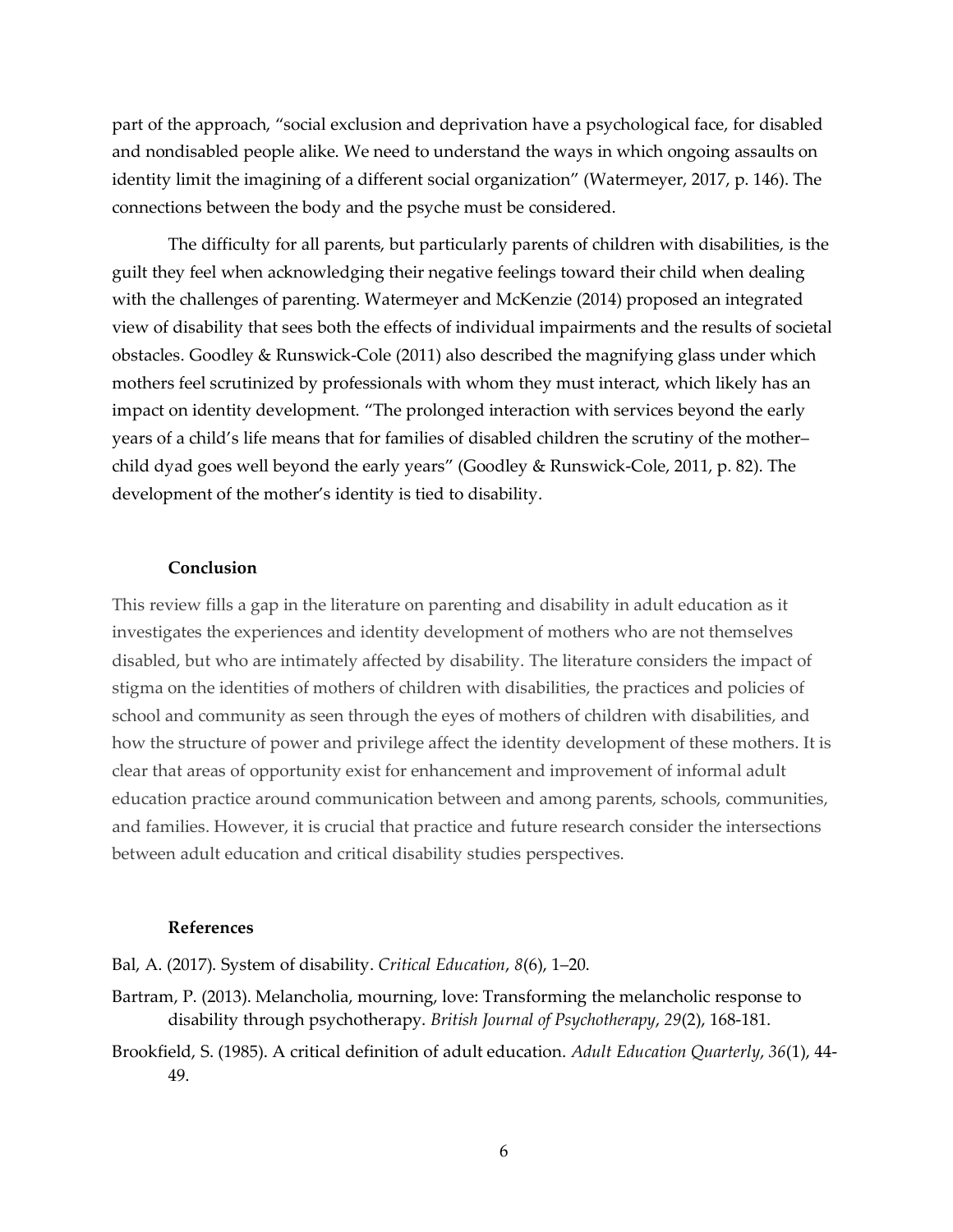- Clark, M. A. (2006). Adult education and disability studies, an interdisciplinary relationship: Research implications for adult education. *Adult Education Quarterly*, 56(4), 308-322.
- De Wolfe, J. (2014). *Parents of children with autism: An ethnography.* New York, NY: Palgrave Mac Millan.
- Freud, S. (1917). Mourning and melancholia. The Standard Edition of the Complete Psychological Works of Sigmund Freud, Volume XIV (1914-1916): On the History of the Psycho-Analytic Movement, Papers on Metapsychology and Other Works, (J. Strachey, A. Freud, A. Strachey, & A. Tyson, Trans.). London, England: The Hogarth Press, 237- 258.
- Goffman, E. (1963). *Stigma: Notes on the management of spoiled identity*. New York, New York: Simon & Schuster, Inc.
- Goodley, D. (2003). Ethnography: a teaching resource. *Manchester Metropolitan University. 4*(09), 2009. Retrieved from http://disability-studies.leeds.ac.uk/files/library/goodley-Ethnography.pdf
- Goodley, D. (2011). Social psychoanalytic disability studies. *Disability & Society*, *26*(6), 715- 728.
- Goodley, D. (2017). *Disability studies: An interdisciplinary introduction* (2nd ed.). London, UK: SAGE Publications, Inc.
- Goodley, D., & Runswick-Cole, K. (2011). Problematising policy: Conceptions of "child", "disabled" and "parents" in social policy in England. *International Journal of Inclusive Education*, *15*(1), 71–85. http://doi.org/10.1080/13603116.2010.496197
- Green, S. E. (2003). "What do you mean 'what's wrong with her?'": stigma and the lives of families of children with disabilities. *Social Science & Medicine*, *57*(8), 1361-1374.
- Green, S. E. (2007). "We're tired, not sad": Benefits and burdens of mothering a child with a disability. *Social Science & Medicine*, *64*(1), 150-163.
- McDermott, R., & Varenne, H. (1995). Culture as disability. *Anthropology & Education Quarterly*, *26*(3), 324-348.
- Mead, George Herbert. (2013). The self, the I, and the me. In C. Lemert (Ed.), *Social theory: The multicultural, global, and classical readings.* (pp. 161-165). Boulder, Colorado: Westview Press (Original work published 1929).
- Meekosha, H., & Shuttleworth, R. (2009). What's so 'critical' about critical disability studies? *Australian Journal of Human Rights, 15*(1), 47.
- Procknow, G., Rocco, T. S., & Munn, S. L. (2017). (Dis)Ableing notions of authentic leadership through the lens of critical disability theory. *Advances in Developing Human Resources*, *19*(4), 362-377.
- Rocco, T. (Ed.). (2011). Challenging ableism, understanding disability, including adults with disabilities in workplaces and learning spaces [Special issue]. *New Directions for Adult and Continuing Education*, 132(118).